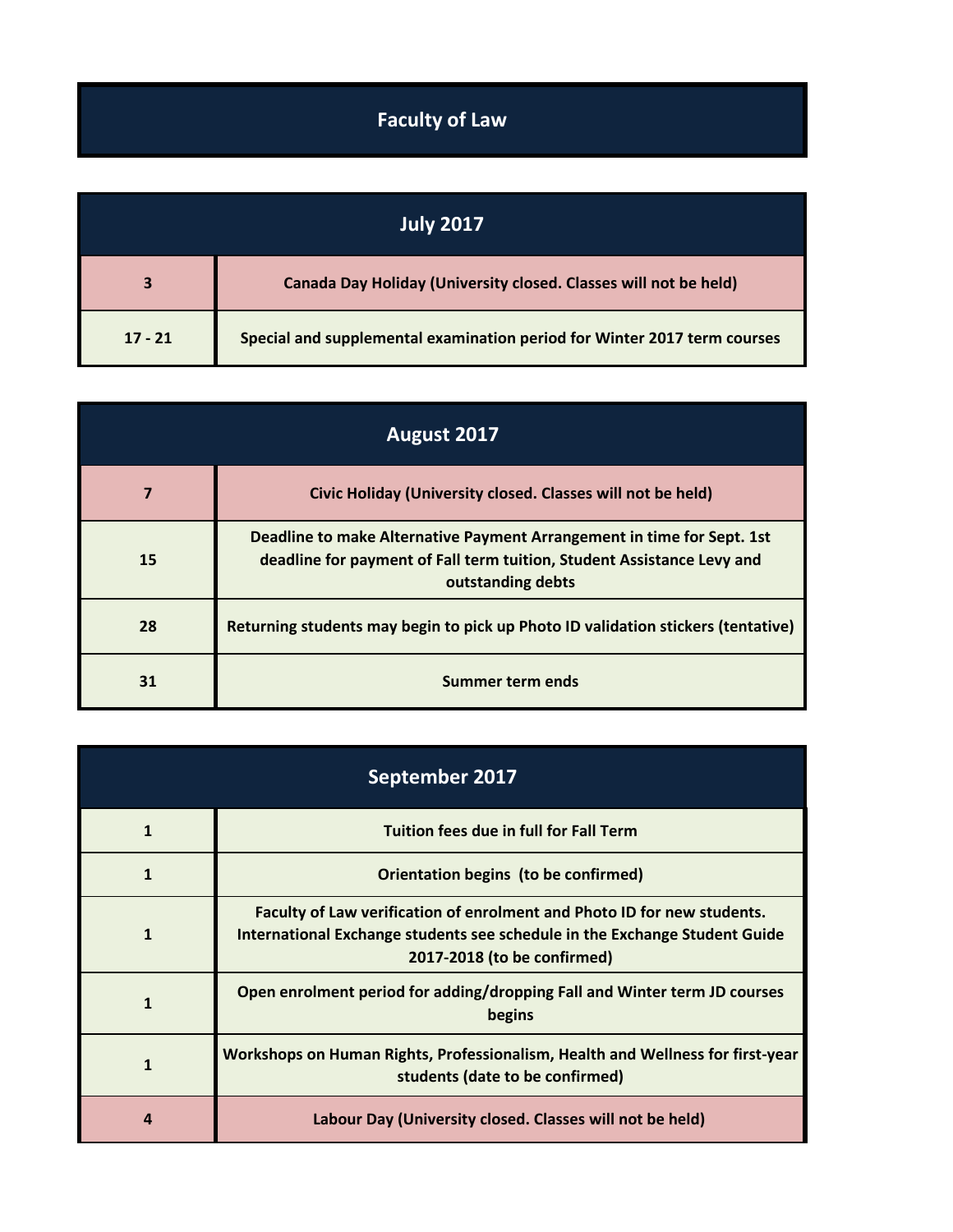| 5  | Dean's Welcome and Mini-Classes for first-year JD students        |
|----|-------------------------------------------------------------------|
|    | Regular classes begin in upper-year JD courses                    |
| 6  | Regular classes begin in first-year JD courses (to be confirmed)  |
| 11 | Last date to add Fall term upper-year JD courses                  |
| 12 | Last date to drop Fall term upper-year JD courses                 |
| 30 | Deadline for payment of residence, UHIP and student activity fees |

| October 2017 |                                                                                                                                             |
|--------------|---------------------------------------------------------------------------------------------------------------------------------------------|
| 9            | Thanksgiving Day (University closed. Classes will not be held)                                                                              |
| 16           | University Day (Queen's granted Royal Charter on October 16, 1841) - classes<br>held                                                        |
| 31           | Deadline to apply for priority admission to Global Law Programs at the Bader<br>International Study Centre for Spring 2018 term (tentative) |
| 31           | Deadline to apply for Fall Law scholarships and Queen's general bursaries                                                                   |

| November 2017 |                                                                                                                                                                                                     |
|---------------|-----------------------------------------------------------------------------------------------------------------------------------------------------------------------------------------------------|
| 1             | Last date to apply for admission to first year of the JD program in 2018-19<br>through OLSAS                                                                                                        |
| $6 - 10$      | <b>Fall Reading Week (classes cancelled)</b>                                                                                                                                                        |
| 7             | Deadline to apply for relief from December exam conflicts and to obtain<br>accommodations for language-based or religious observance through the Exams<br><b>Office of the University Registrar</b> |
| 7             | Deadline to obtain recommendations for disability-based accommodations and<br>short-term medical conditions from Accessibility Services                                                             |
| 10            | Remembrance Day observed (classes cancelled 10:30 - 11:30 a.m.)                                                                                                                                     |
|               | <b>Fall Convocation (to be determined)</b>                                                                                                                                                          |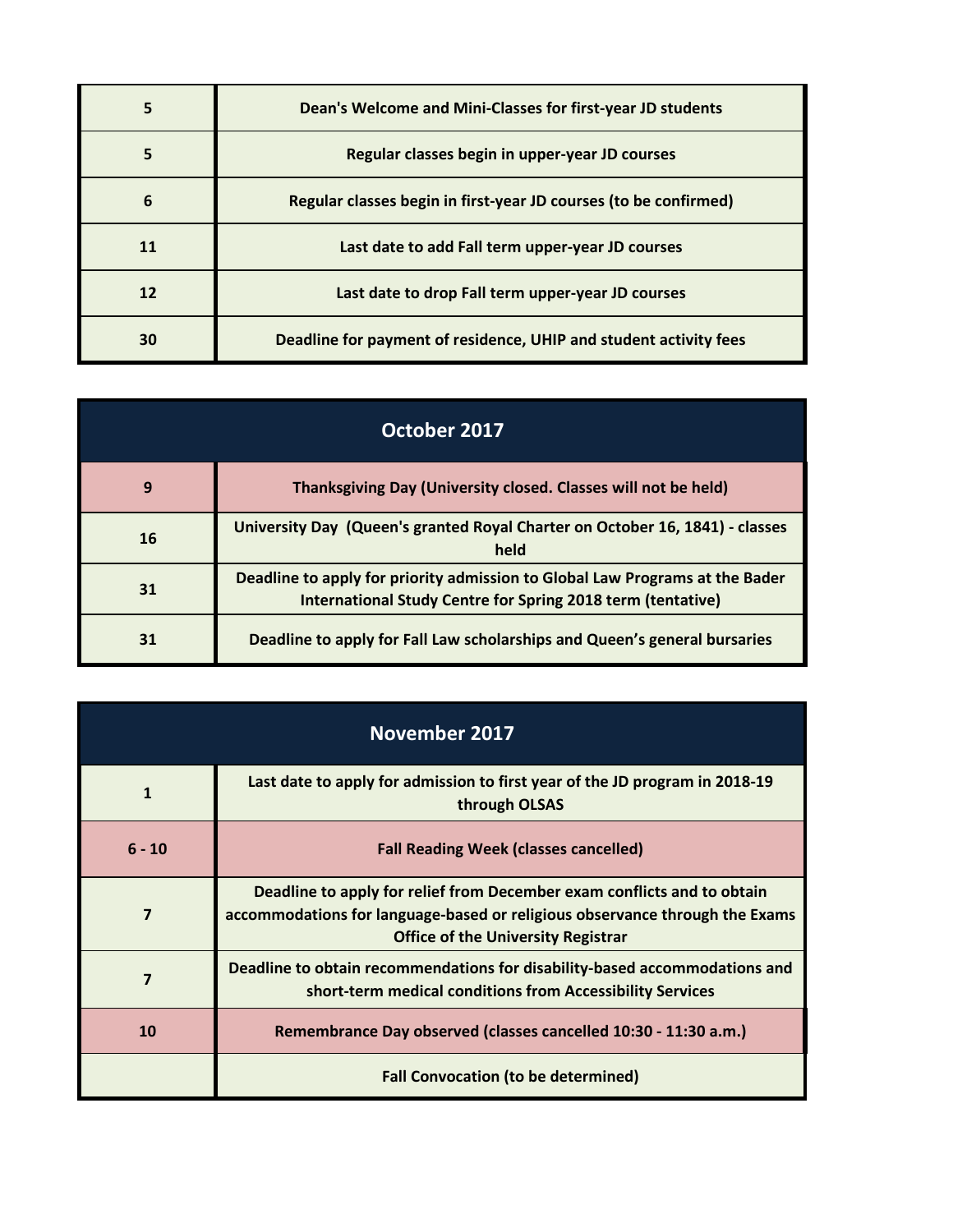| December 2017 |                                                                                                                                                     |
|---------------|-----------------------------------------------------------------------------------------------------------------------------------------------------|
| 1             | Fall term classes end. All written coursework due. Instructor discretion to extend<br>date of submission to last day of examinations on December 21 |
| $2 - 5$       | Fall term pre-examination study period                                                                                                              |
| 6             | <b>Commemoration Day (examinations will not be held)</b>                                                                                            |
| $7 - 21$      | <b>Examination period</b>                                                                                                                           |
| 21            | Extension for late submission of coursework must be sought through application<br>to the Academic Standing and Policies Committee                   |
| 31            | <b>Fall term ends</b>                                                                                                                               |

| January 2018 |                                                                                                                             |
|--------------|-----------------------------------------------------------------------------------------------------------------------------|
|              | Winter term begins                                                                                                          |
| 1            | <b>New Year's Day (University closed)</b>                                                                                   |
| 8            | Winter term classes begin for first-year and upper-year JD courses                                                          |
| 10           | <b>Tuition fees due in full for Winter Term</b>                                                                             |
| 12           | Deadline to apply for an international exchange program administered by the<br>Faculty of Law for the 2018-19 academic year |
| 15           | Last date to add Winter term JD courses                                                                                     |
| 16           | Last date to drop Winter term JD courses                                                                                    |

| <b>February 2018</b> |                                                                                     |
|----------------------|-------------------------------------------------------------------------------------|
| $12 - 16$            | Special and supplemental examination period for Fall 2017 courses                   |
| 19                   | Family Day (University closed. Classes will not be held)                            |
| $20 - 23$            | <b>Reading Week (Classes will not be held)</b>                                      |
| 28                   | Last date to apply for a domestic or international letter of permission for 2018-19 |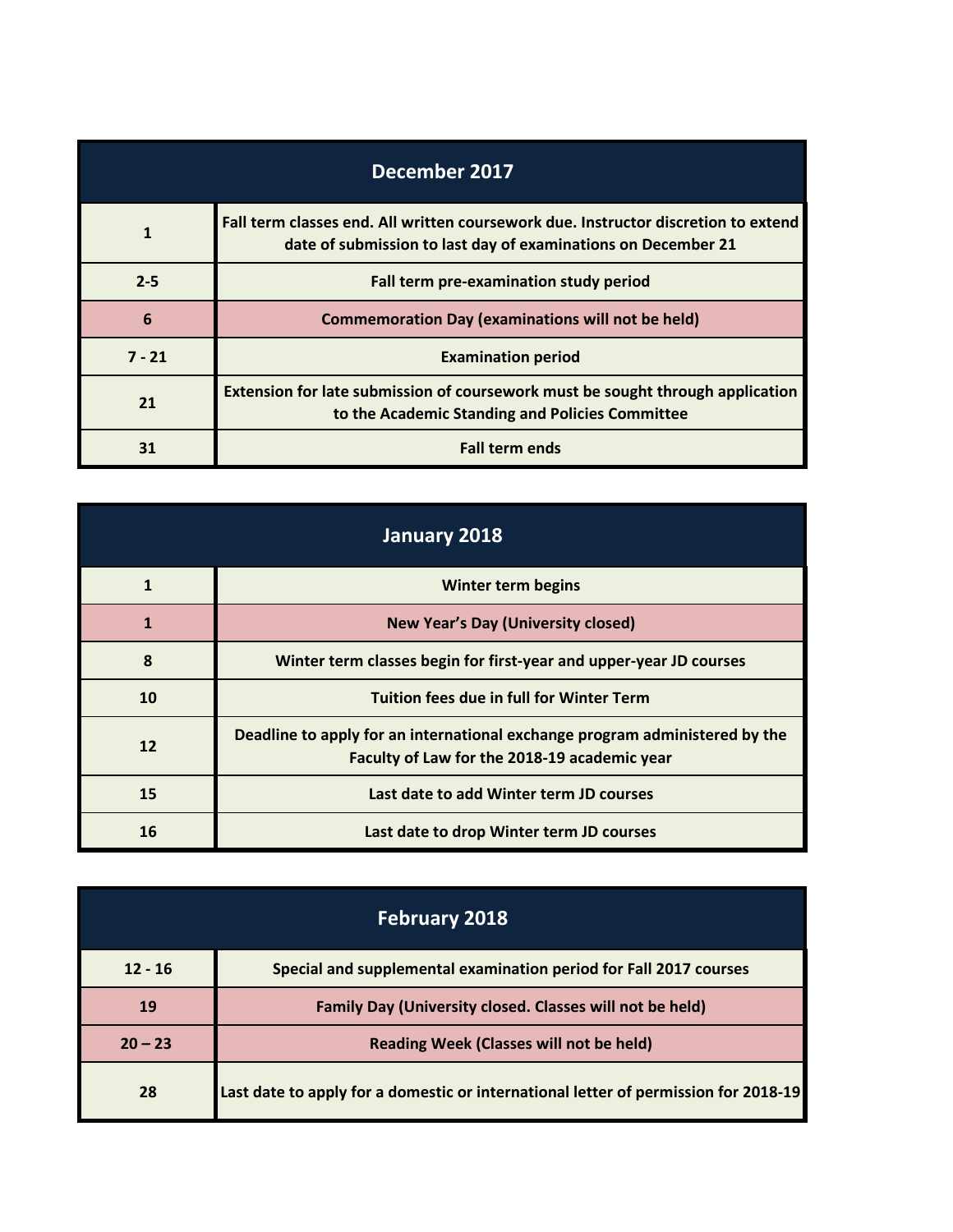| <b>March 2018</b> |                                                                                                                                                                                                  |
|-------------------|--------------------------------------------------------------------------------------------------------------------------------------------------------------------------------------------------|
| 4                 | <b>Welcome Day 2018 (tentative)</b>                                                                                                                                                              |
|                   | Deadline to apply for relief from April exam conflicts and to obtain<br>accommodations for language-based or religious observance through the Exams<br><b>Office of the University Registrar</b> |
|                   | Deadline to obtain recommendations for disability-based accommodations and<br>short-term medical conditions from Accessibility Services                                                          |
| 30                | Good Friday (University closed. Classes will not be held)                                                                                                                                        |

| <b>April 2018</b> |                                                                                                                                                    |
|-------------------|----------------------------------------------------------------------------------------------------------------------------------------------------|
| 6                 | Winter term classes end. All written coursework due. Instructor discretion to<br>extend date of submission to last day of examinations on April 26 |
| $7 - 11$          | Winter term pre-examination study period                                                                                                           |
| $12 - 26$         | <b>Examination period</b>                                                                                                                          |
| 26                | Extension for late submission of coursework must be sought through application<br>to the Academic Standing and Policies Committee                  |
| 30                | Winter term ends                                                                                                                                   |

| <b>May 2018</b> |                                                                                                        |
|-----------------|--------------------------------------------------------------------------------------------------------|
| $\mathbf{1}$    | Last date to apply for upper year admission to the JD program in 2018-19 through<br><b>OLSAS</b>       |
| 4               | Global Law Program students to arrive at the Bader International Study Centre                          |
|                 | Spring term classes in the Global Law Programs at the Bader International Study<br><b>Centre begin</b> |
| 21              | Victoria Day (University closed. Classes will not be held)                                             |
|                 | Global Law Program Public International Law examination (to be confirmed)                              |